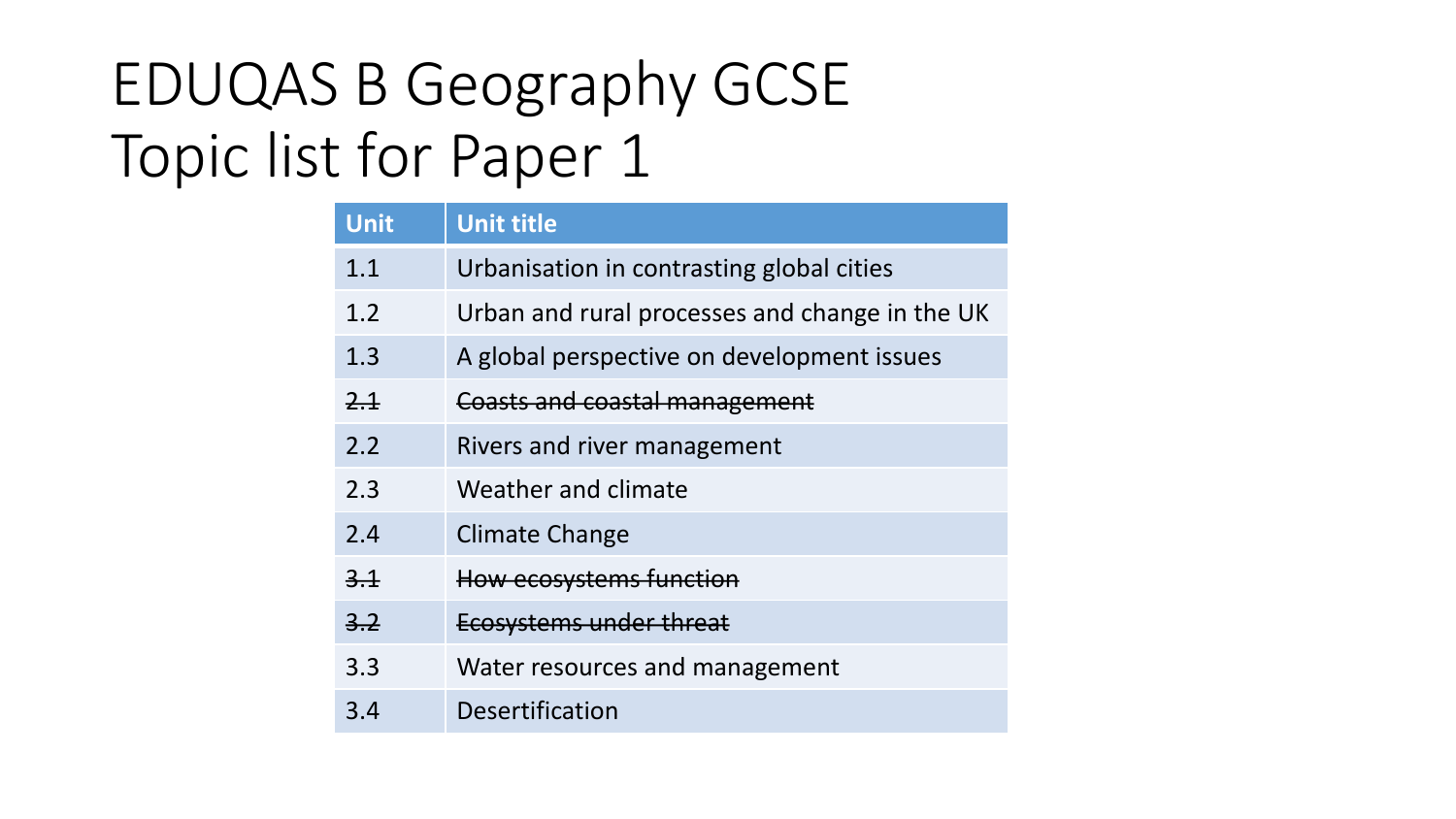1.1 Urbanisation in contrasting global cities

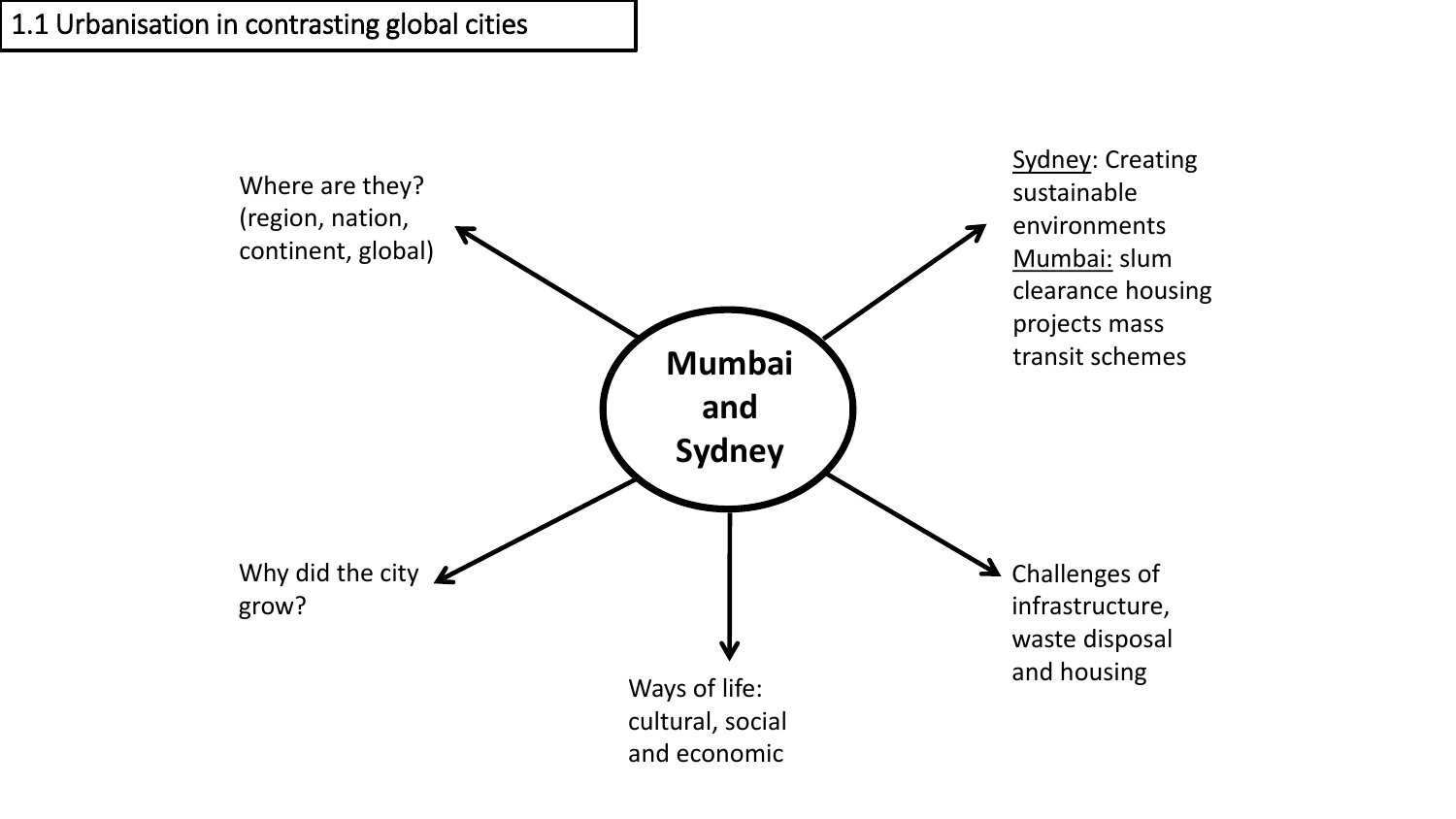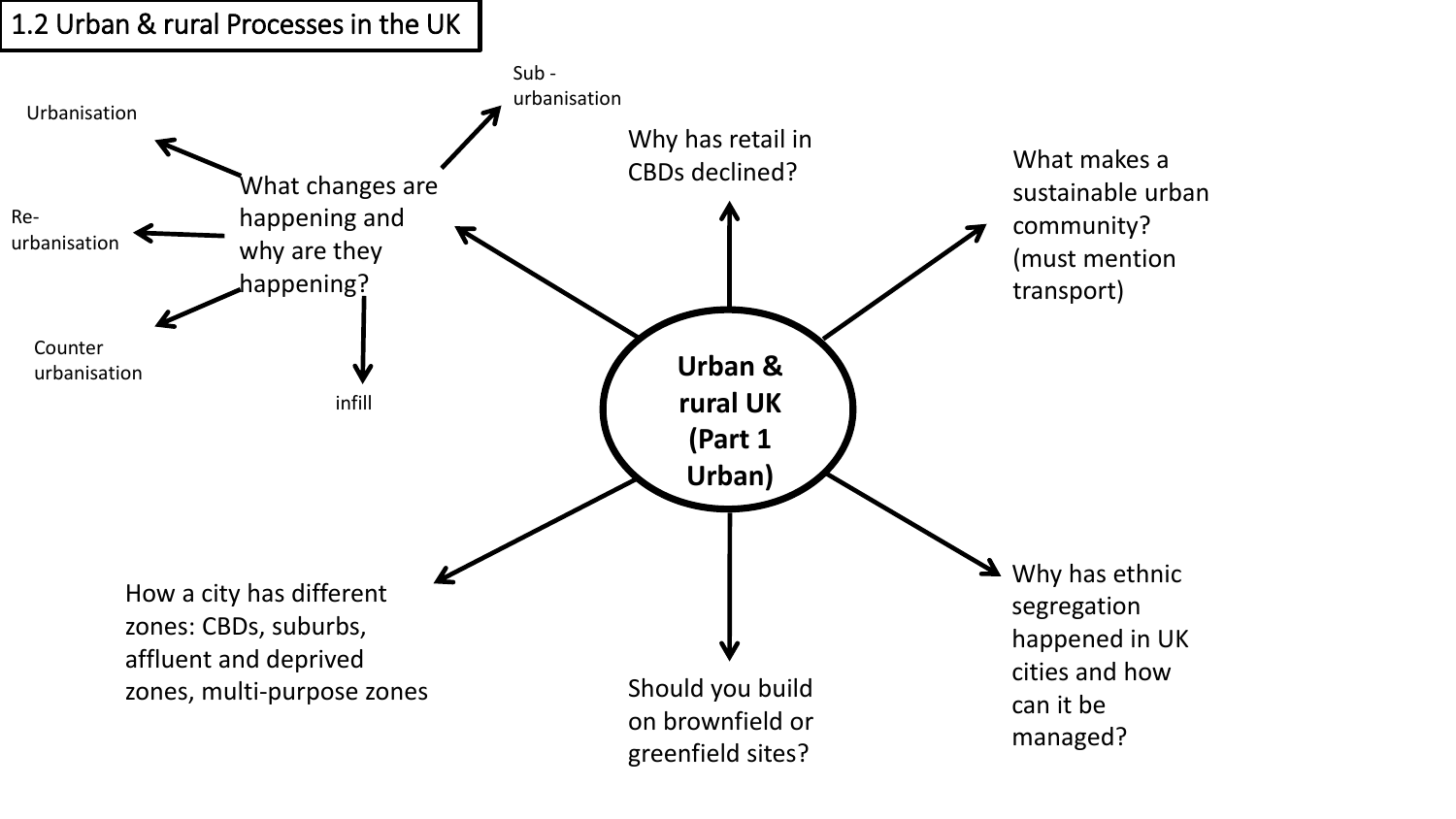1.2 Urban & rural Processes in the UK

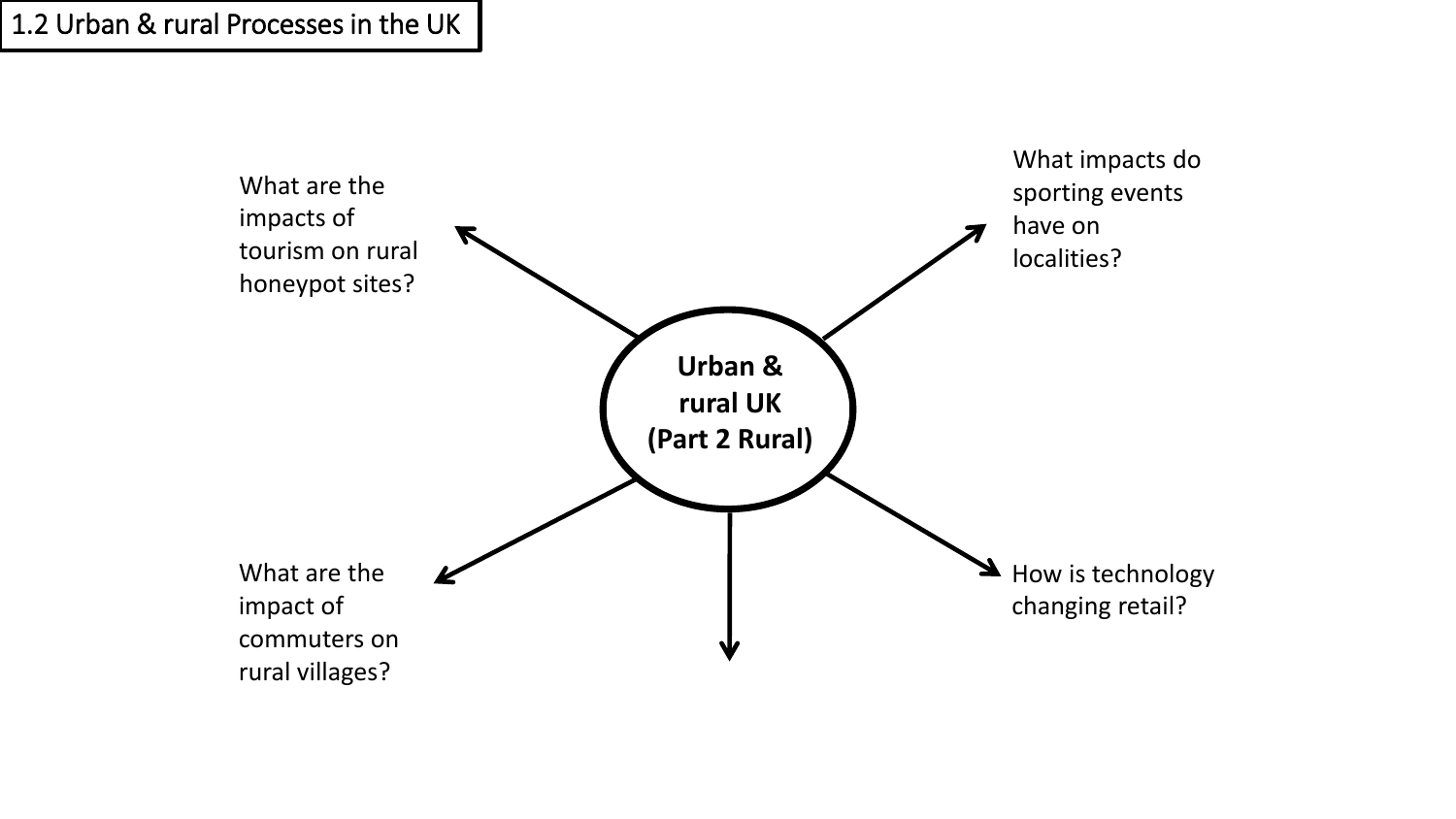1.3 A global perspective on development issues

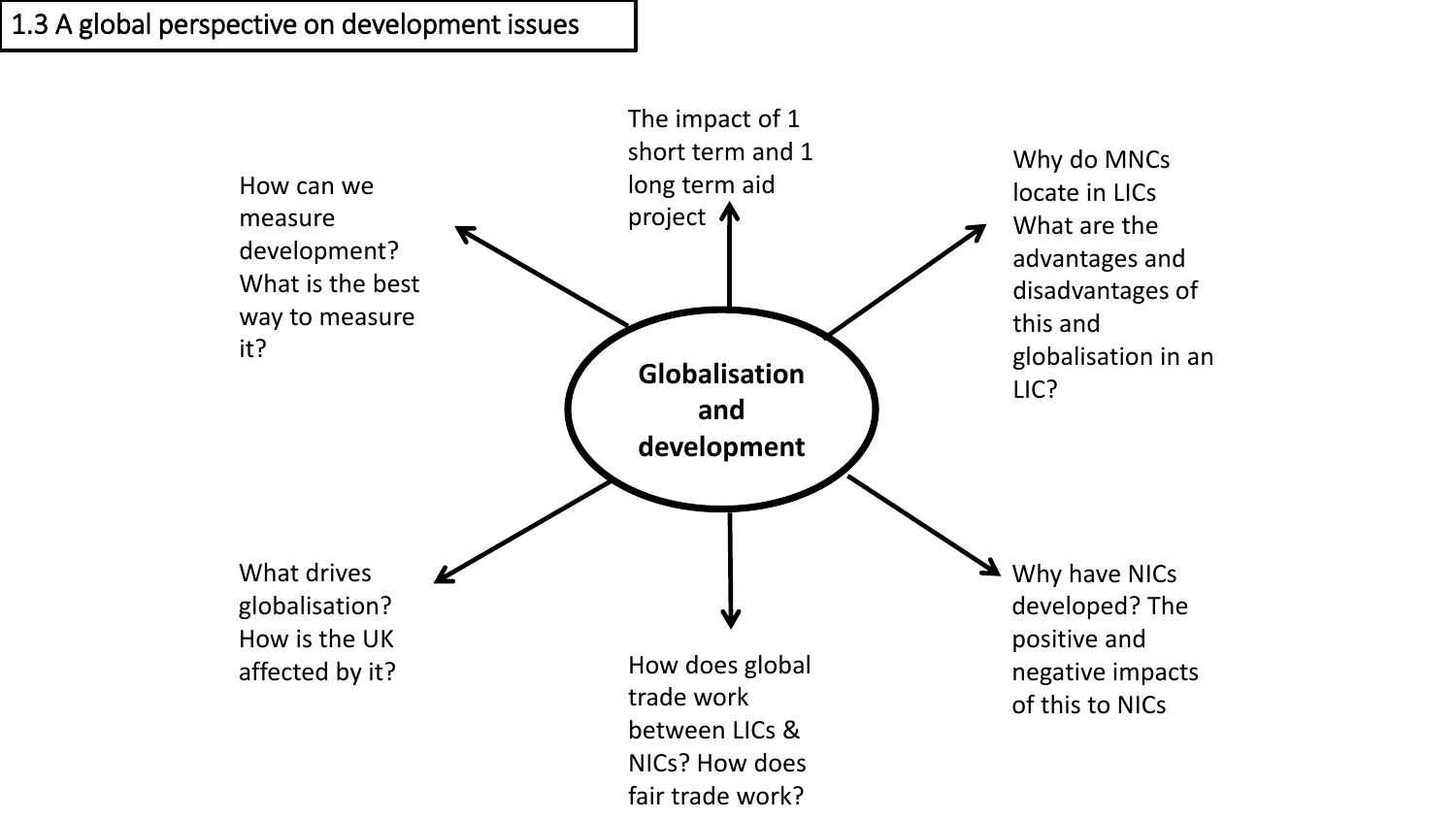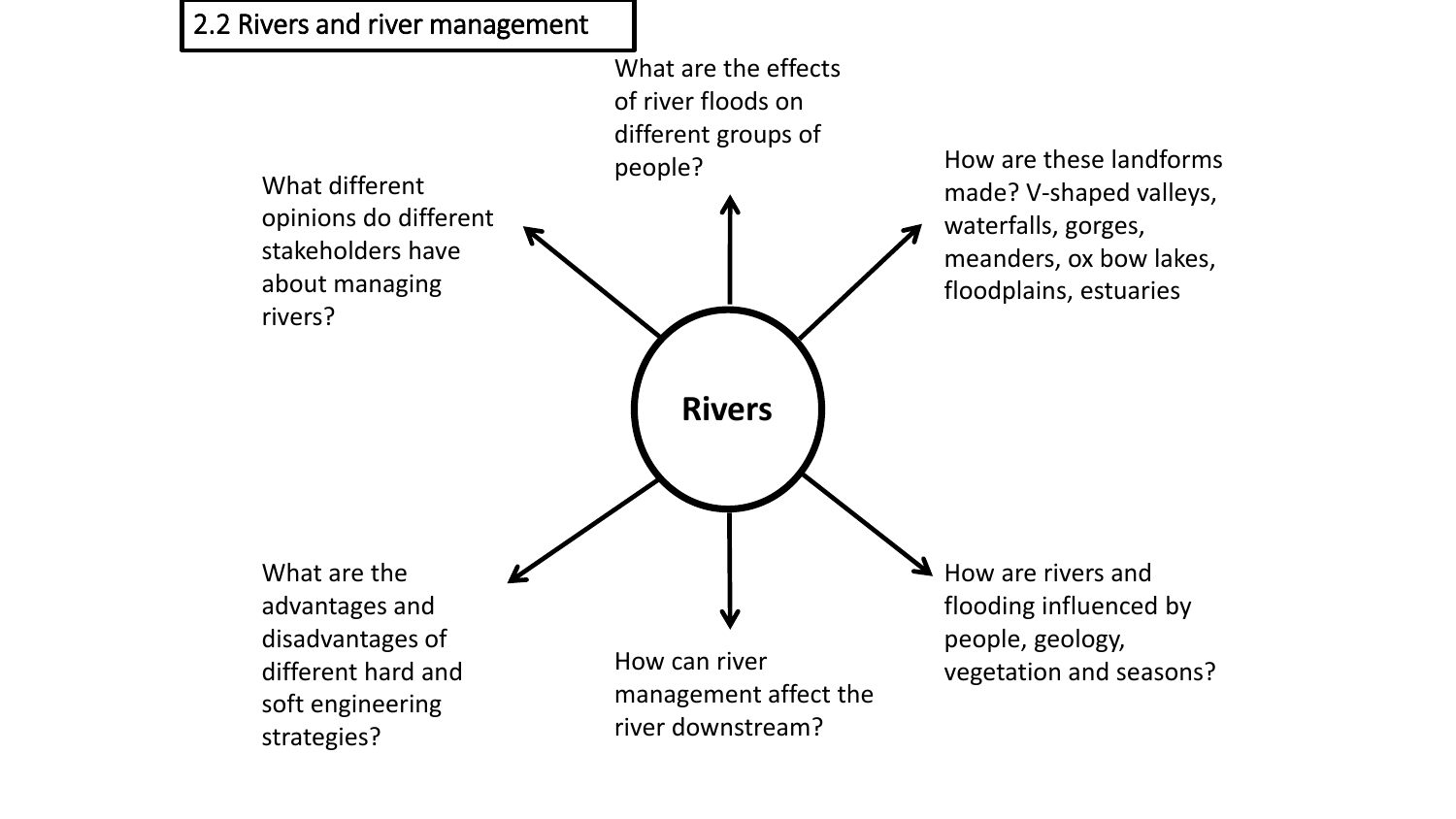2.3 Weather and Climate

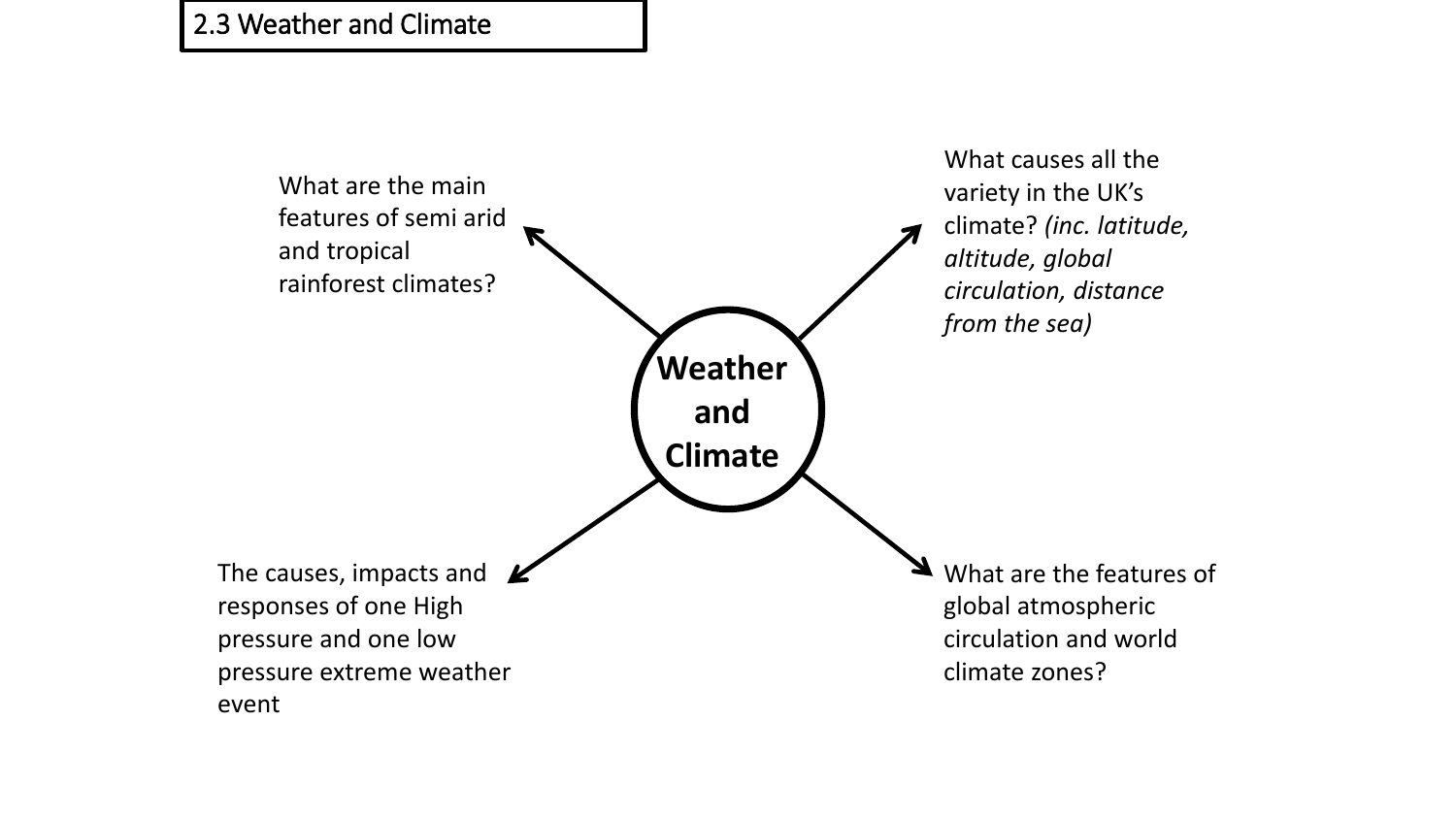## 2.4 Climate Change

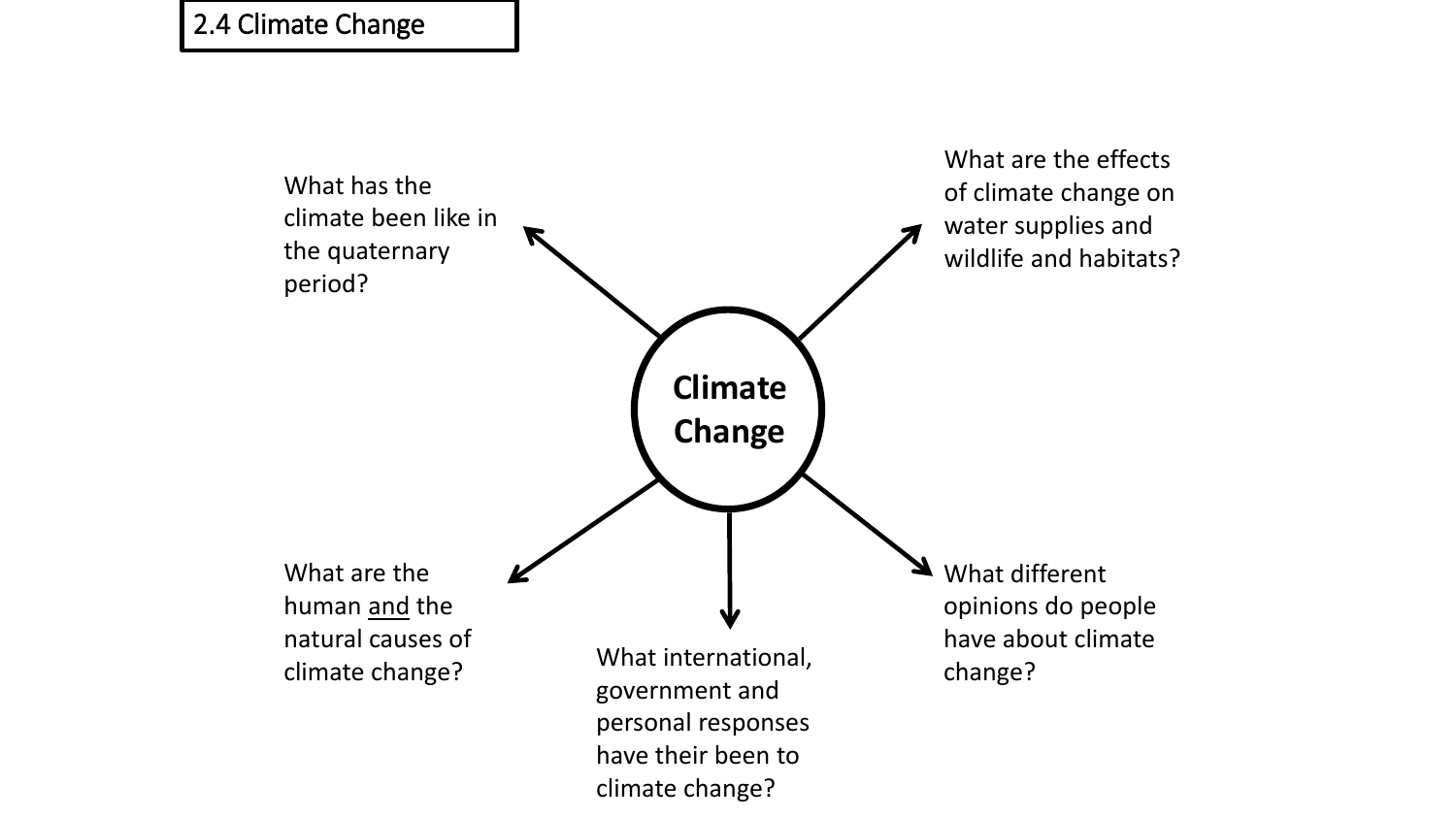## 3.3 Water Resources and management